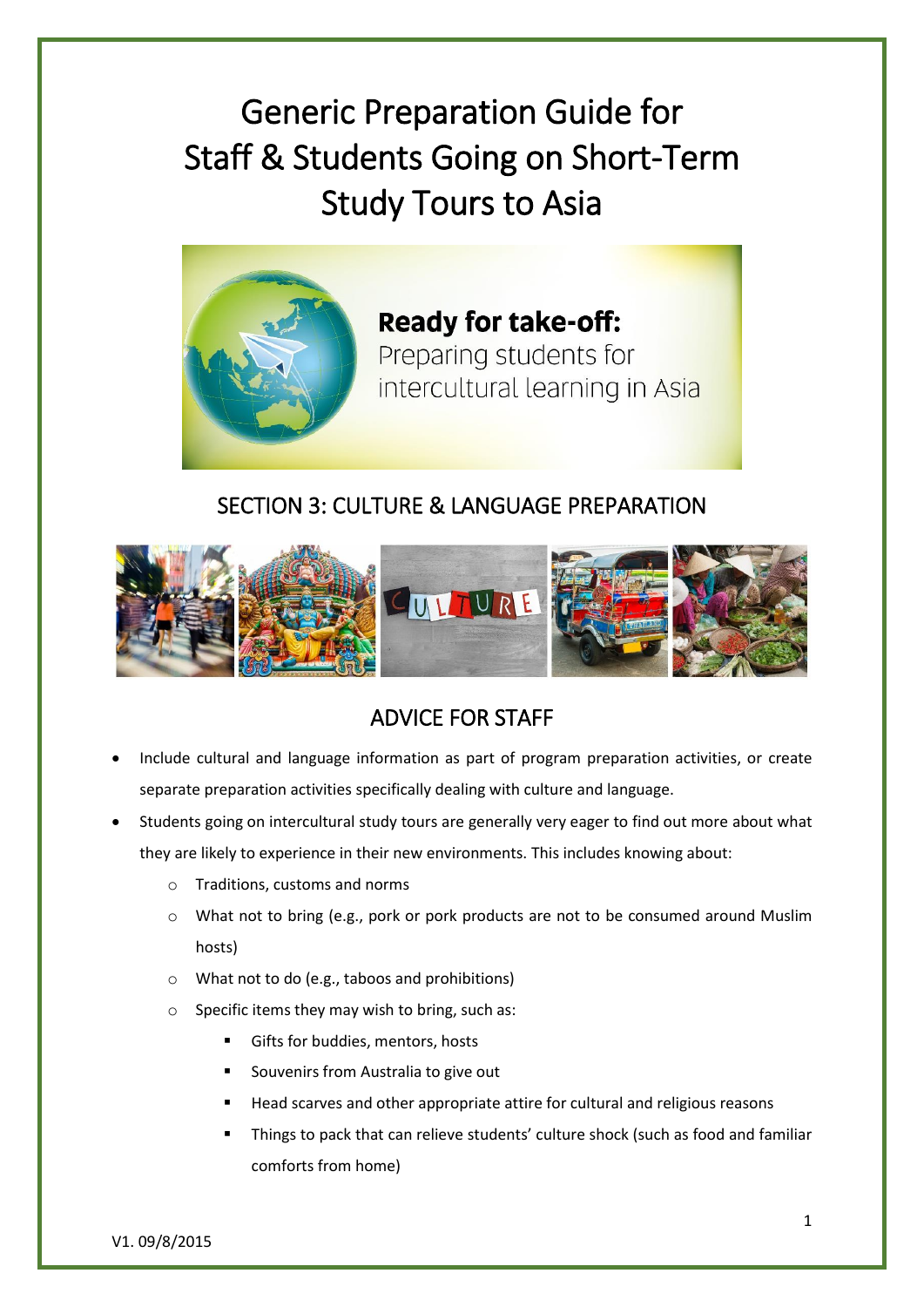- Encourage students to be proactive in researching their intended destinations. A good idea is to ask students individually or in groups, to contribute a short presentation on a particular aspect of the intended destination, to be delivered at a preparation seminar.
- Encourage students to equip themselves with basic knowledge of the host language. Alternatively, basic language sessions may be included as part of pre-departure preparation.
- If basic language training is not included as part of preparation, inform students of useful language resources available online.
- Some ways to introduce students to the culture of their intended destination include the following:
	- $\circ$  Organise a lunch or dinner at a local restaurant that serves the cuisine of the host culture. You might even like to invite the owners or staff at the restaurant to take part in a question and answer session. This activity might become a regular feature of future program preparation and you can add to your network of cultural insiders to introduce to students (while sharing a delicious meal).
	- o Invite international students or staff members who come from the host culture to speak to students and answer questions about their home country.
	- o Invite past participants of the program to attend preparation seminars, to speak to the current cohort of students.
	- o Invite staff and other students who have had experience travelling to the host country, to speak to students.
- Familiarise students with the concept of culture shock, including causes, symptoms and ways to alleviate it.
- As part of a post-trip strategy, de-briefing seminars provide an opportunity to discuss reverse culture shock with students.

## ADVICE FOR STUDENTS

- Preparation is the best strategy to alleviate culture shock and to promote a more positive program experience. Some tips to prepare for your intercultural experiences include:
	- o Attending preparation activities provided by the program organisers and participating in social activities or online discussion activities. In addition to promoting group cohesion and bonding, cultural details regarding your intended destination may be discussed by students and staff.
	- Seek out friends, family and other people who can become your 'cultural guides'. These individuals may already be involved in preparation activities. Cultural guides can come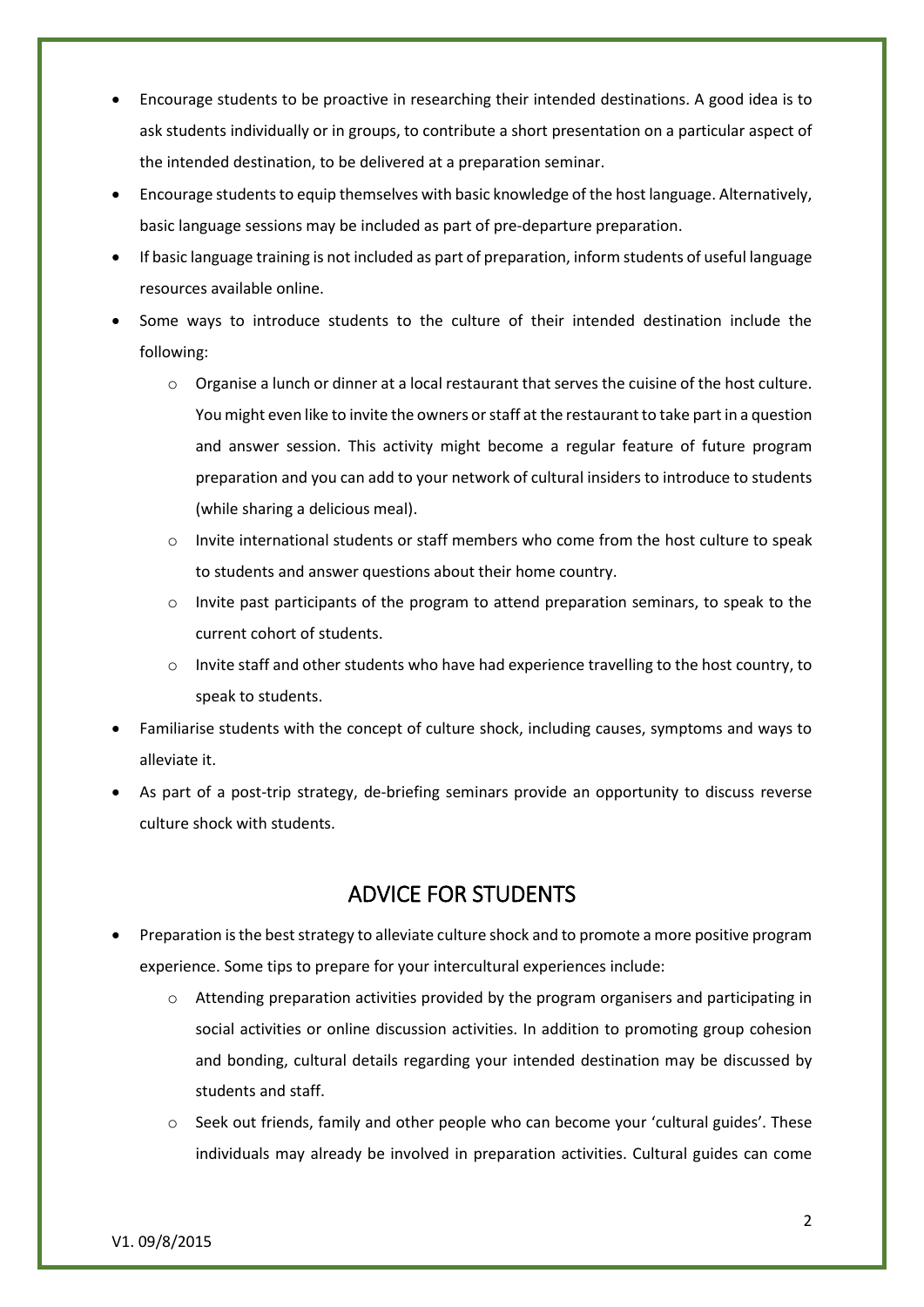from the culture or country in question, or may have experience in travelling there. Setting up a support network of cultural guides will assist you in working through the many questions and concerns you may have as you prepare for your trip.

- o Research your intended destination. Knowing more about the places you are visiting is likely to contribute to a more rewarding intercultural experience. Some details you might like to know about include:
	- Weather, climate and seasons
	- **History**
	- **Political and social systems**
	- Geographical characteristics
	- Main languages spoken, useful vocabulary and slang to remember
	- Orientation obtain maps of your intended destination and locate the places you will be visiting
	- The airport
	- Currency used and exchange rate
	- Cost of basic necessities (e.g., phone, internet, postage, transport and food)
	- Social customs, social etiquette and norms
	- Major religions
	- Dress codes
	- Differences relating to measurements and voltage
	- Medical services
	- Other public services and amenities
- Learn more about culture shock, so you are aware of the signs to look out for that indicate you may be experiencing it, and are better informed of ways to deal with it.
- It's a good idea to keep a travel journal to record your experiences and reflections. In some programs, this may be a part of your program assessment.
- Pack a 'care package' to take with you. Include food items and other things that will alleviate homesickness and culture shock. Add these items to your packing checklist.
- You might like to bring souvenirs from Australia to give to your new friends and contacts.

#### USEFUL LINKS

#### Cultural Adjustment and Culture Shock

 The University of the Pacific's cultural adjustment module (contains useful topics and reflection questions relating to cultural adjustment while travelling)